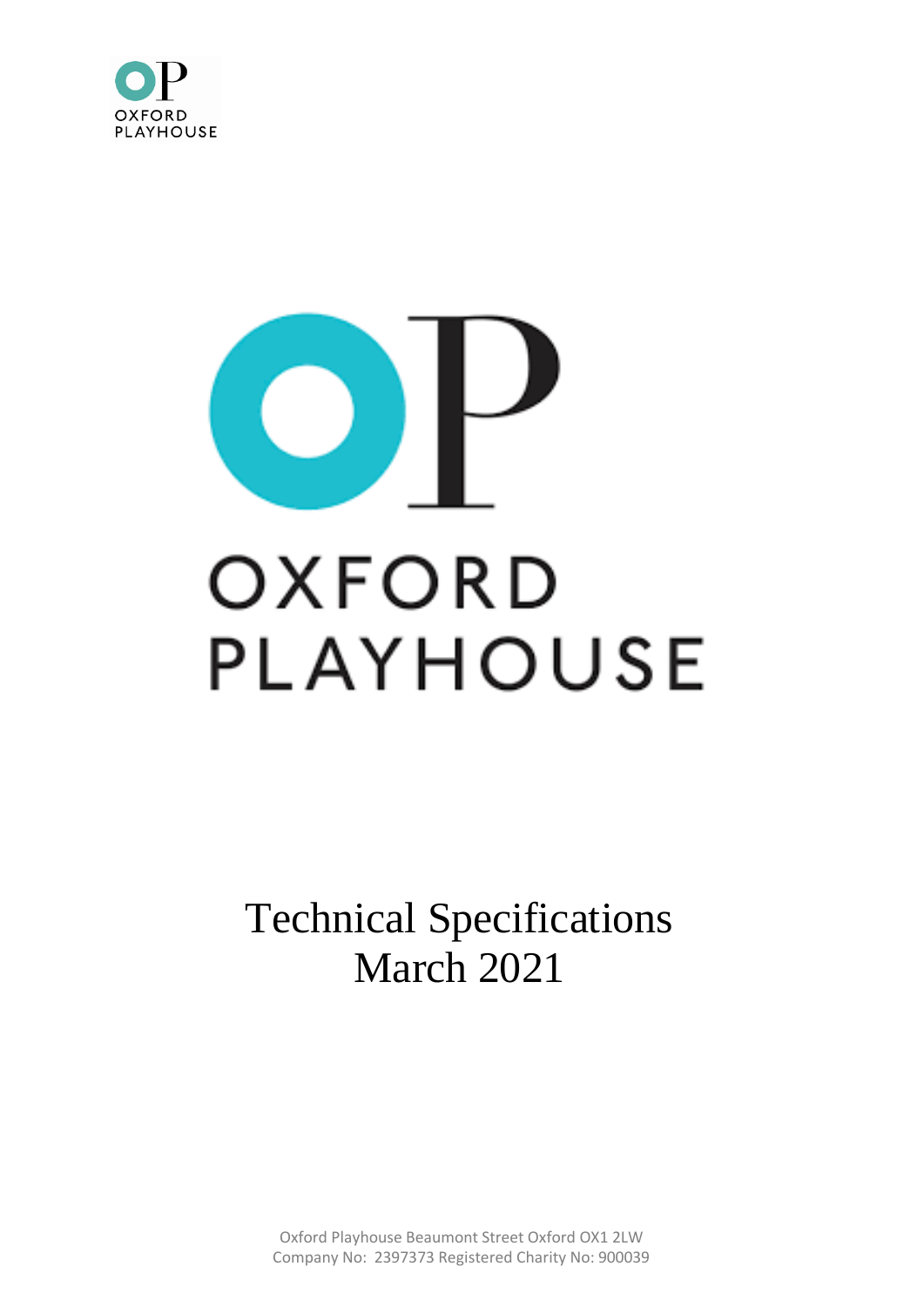

# **Welcome to Oxford Playhouse**

We look forward to meeting you soon, but in the meanwhile our Technical Specification and contact details are below. If you need any more information do not hesitate to contact us.

| l Technical Director          | <b>Ashley Bale</b>   | 01865 305 338<br>M: 07980621107 | ashley.bale@oxfordplayhouse.com    |
|-------------------------------|----------------------|---------------------------------|------------------------------------|
| Technical Stage Manager       | <b>James Thearle</b> | 01865 305 337                   | james.thearle@oxfordplayhouse.com  |
| Deputy Stage Manager          | <b>Jacky Baker</b>   | 01865 305 338                   | Jacky.Baker@oxfordplayhouse.com    |
| Deputy Electrician<br>(Sound) | <b>Indi Brodley</b>  | 01865 305 338                   | james.percival@oxfordplayhouse.com |
| Stage Door                    |                      | 01865 305 351                   | stagedoor@oxfordplayhouse.com      |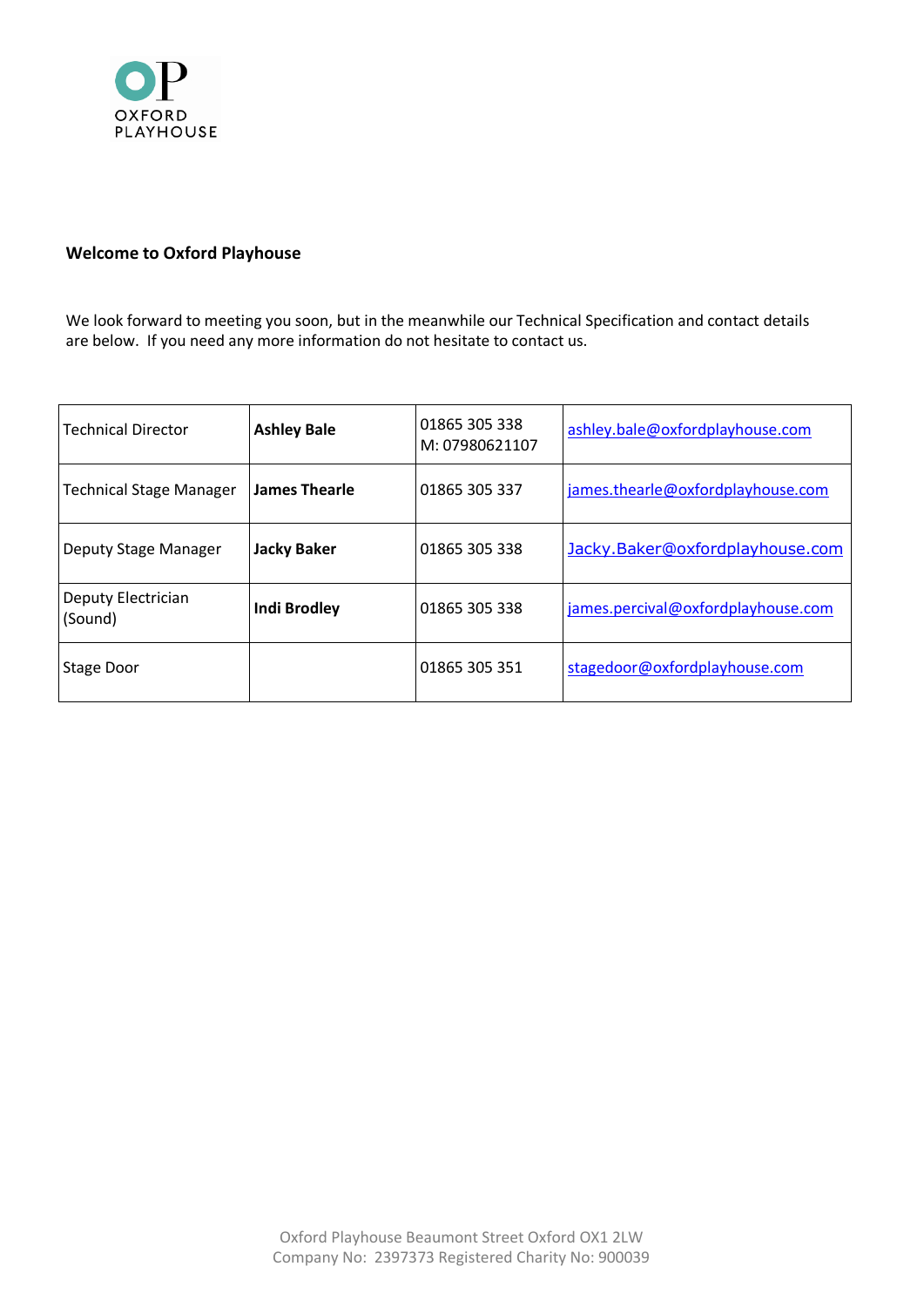

## **LX EQUIPMENT LIST**

## **LANTERN STOCK**

| <b>Profiles</b>                                                    | 30 x Robert Juliat 614SX 15/38 (1200w)<br>20 x Robert Juliat 613SX 28/54 (1200w)<br>12 x Source Four 12 x 19, 8 x 26, 4 x 36 |
|--------------------------------------------------------------------|------------------------------------------------------------------------------------------------------------------------------|
| <b>Fresnels</b>                                                    | 30 x Robert Juliat (1200w)<br>10 x Robert Juliat (2000w)                                                                     |
| <b>Parcans</b>                                                     | 30 x par 64 240v (1000w) CP61 (narrow) & CP62 (med/flood)                                                                    |
| <b>ETC Colour Source Pars</b><br><b>ETC Colour Source Profiles</b> | 30 (selection of beam shapers) hire fee applies.<br>8 Source 4 25/50 hire fee applies.                                       |
| <b>Floods</b>                                                      | 10 x Iris 1 (1000w)                                                                                                          |

### **CONTROL**

| <b>Lighting Console</b> | ETC Ion 2K running latest software.                                                                                                                            |
|-------------------------|----------------------------------------------------------------------------------------------------------------------------------------------------------------|
| <b>Stalls Console</b>   | ETC Ion 2K running latest software.                                                                                                                            |
| <b>Racks</b>            | <b>ETC Sensor 3 dimmers</b><br>56 x Dual 15A (3kW) ND/RCD 30mA ThruPower Relay/ Dimmer Module<br>6 x Dual 25A (5kW) ND/RCD 30mA ThruPower Relay/ Dimmer Module |

## **COLOUR**

The Oxford Playhouse carries a stock of Lee and Rosco Supergel filters from which a colour call may be prepared in advance at a cost of £50.00. Colour not in stock, other brands of colour filter or large quantities of filter can be supplied and will be charged for at cost in addition to the colour call charge.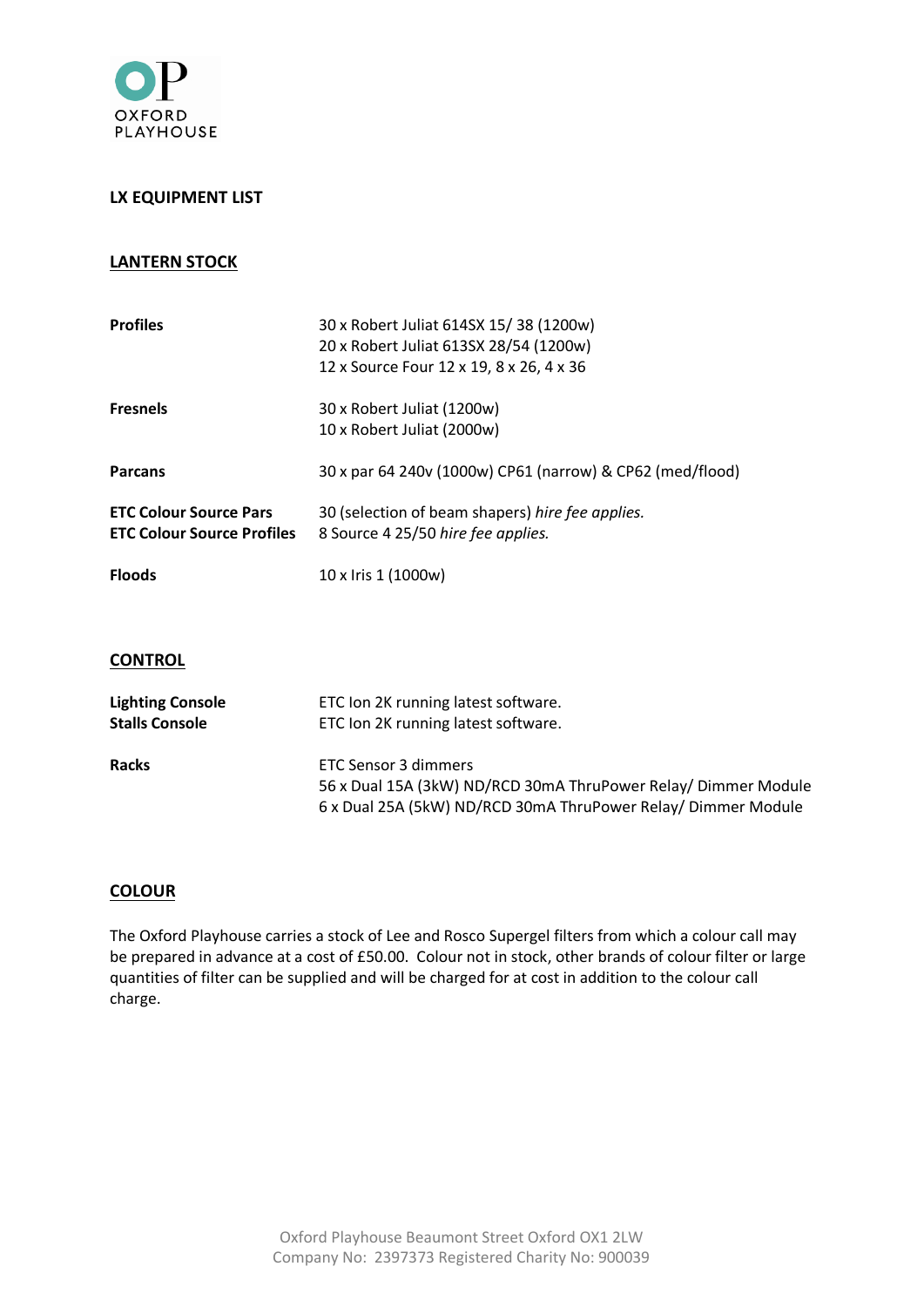

# **SOUND**

| <b>Sound Power</b>    | 4 x 16A SPNE Ceeform sound power supplies (DSR, SL assembly, rear of stalls)<br>2 × 32A SPNE Ceeform sound power supply (SL assembly, SR assembly)                                                                                                                                                                              |
|-----------------------|---------------------------------------------------------------------------------------------------------------------------------------------------------------------------------------------------------------------------------------------------------------------------------------------------------------------------------|
| <b>Mixer</b>          | Yamaha CL3<br>64 mono + 8 stereo channels, 24 Mix Bus<br>The CL3 mixer is typically set up in the Control Room. A Front of House mix<br>position is available at the rear of the stalls which requires 8 seats to be taken<br>off sale (depending on arrangement).                                                              |
| Dante Audio I/O       | 2 × Yamaha Rio1608-D<br>1 x Yamaha Ri8-D (installed with audio patch)<br>1 x Yamaha Ro8-D (installed with audio patch)<br>1 × Yamaha SWP1-8 L2 Network Switch (installed with audio patch)                                                                                                                                      |
| <b>Audio Patching</b> | 130 × XLR audio tie lines to all areas of stage and auditorium<br>$40 \times$ Speakon lines (1.5mm 2-core) to all areas of stage and auditorium<br>$20 \times BNC$ (75 Ohm) lines to all areas of stage and auditorium<br>Dedicated audio network with CAT5e lines to all areas of stage, backstage<br>and auditorium           |
| Loudspeakers          | 4 x d&b audiotechnik E9 (Front of House Stalls & Circle)<br>2 × d&b audiotechnik C6 (Centre Cluster, Pros. Winch 2)<br>2 × d&b audiotechnik E18-SUB<br>4 x d&b audiotechnik MAX12<br>4 x d&b audiotechnik E3 (surrounds)<br>4 × EM Acoustics EMS-51 (front fill)<br>2 x KV2 Audio EX10<br>3-way auditorium delay speaker system |
| <b>Amplifiers</b>     | 2 × d&b audiotechnik P1200A (E9 cards)<br>1 × d&b audiotechnik P1200A (C6 cards)<br>1 × d&b audiotechnik P1200A (E18 cards)<br>2 × d&b audiotechnik E-PAC (version 4 firmware)<br>2 × d&b audiotechnik E-PAC V02<br>1 × Lab Gruppen LAB 1200C<br>1 × Lab Gruppen LAB 1300C                                                      |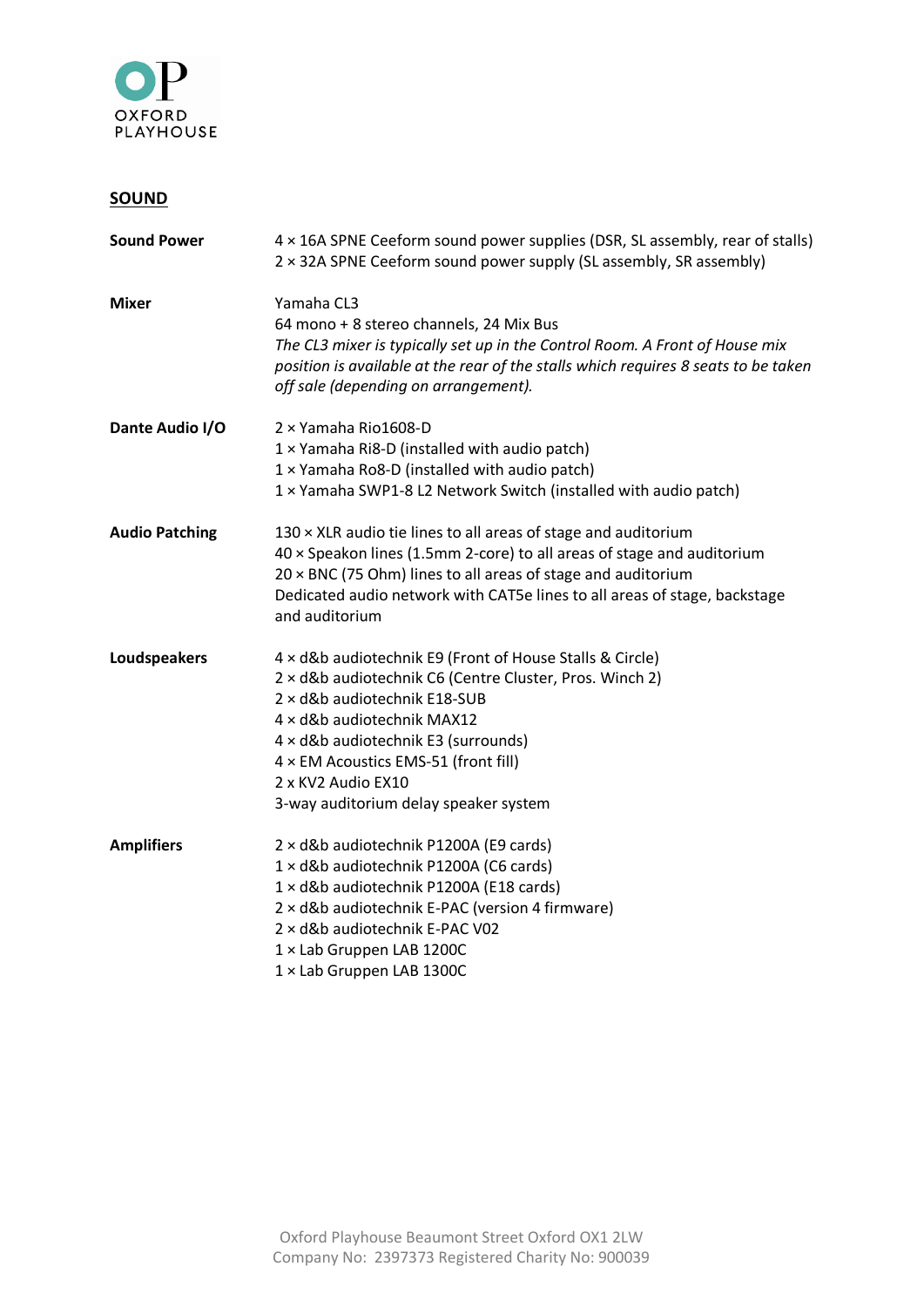

# **SOUND Cont'd**

| <b>Radio Microphones</b>    | 12-way Shure QLX radio microphone system - hire fee applies:                                                 |  |  |
|-----------------------------|--------------------------------------------------------------------------------------------------------------|--|--|
|                             | 12.00 Shure QLXD4 Wireless Receiver.                                                                         |  |  |
|                             | 12.00 Shure QLX-D1 K51 Bodypack Transmitter                                                                  |  |  |
|                             | 4 x Sennheiser SKM 300-835 G3 (handheld transmitter)                                                         |  |  |
|                             | 16 × Countryman Earset E6/E6i (various styles)<br>16 × PULSE MIC-3000LJ Super Lightweight Headset Microphone |  |  |
|                             | 2 × Sennheiser EW 300 IEM G3 In-Ear Monitoring sets                                                          |  |  |
| <b>Radio mic licensing:</b> |                                                                                                              |  |  |
|                             | We hold a site license for the following frequencies:<br>Channel 38: 606.500 - 613.500 MHz                   |  |  |
| <b>Wired Microphones</b>    | 5 × Shure SM58                                                                                               |  |  |
|                             | 2 × Shure BETA 57A                                                                                           |  |  |
|                             | 3 × Beyerdynamic M 88 N                                                                                      |  |  |
|                             | 3 × Beyerdynamic M 201 TG                                                                                    |  |  |
|                             | $1 \times$ Sennheiser MD 421-U                                                                               |  |  |
|                             | $2 \times AKG$ C451 B                                                                                        |  |  |
|                             | $1 \times AKG$ C414 B-ULS                                                                                    |  |  |
|                             | 5 × Crown PCC-160                                                                                            |  |  |
|                             | 2 × BSS AR-204 Quad Balancing Unit                                                                           |  |  |
|                             | $2 \times BSS$ AR-133 Active DI Box                                                                          |  |  |
|                             | 3 × EMO E520 passive mono DI                                                                                 |  |  |
|                             | $1 \times$ EMO E525 passive dual DI                                                                          |  |  |
| Playback                    | 1 x Apple Mac Pro with QLab 4 (Audio and Video licenses), Dante Virtual                                      |  |  |
|                             | Soundcard, Dante Controller, CL Editor, Wavetool, Sennheiser WSM                                             |  |  |
|                             | 1 × Apple Mac Mini with QLab 4 (Audio, Video), QLab 3 (Pro Audio license)                                    |  |  |
|                             | 1 × Sony CDP-D11 CD player                                                                                   |  |  |
| <b>Stands</b>               | 12 × Tall boom microphone stands                                                                             |  |  |
|                             | $4 \times$ Short boom microphone stands                                                                      |  |  |
|                             | 3 × Round base upright microphone stand                                                                      |  |  |
|                             | 6 × K&M 240/5 "Hex clamp" microphone mount                                                                   |  |  |
|                             | 4 x K&M 21450 Speaker Stand (Black)                                                                          |  |  |
|                             | 16 × RAT Classic Opera lit music stands - hire fee applies                                                   |  |  |
|                             | 1 × RAT Classic Opera lit conductor's stand - hire fee applies                                               |  |  |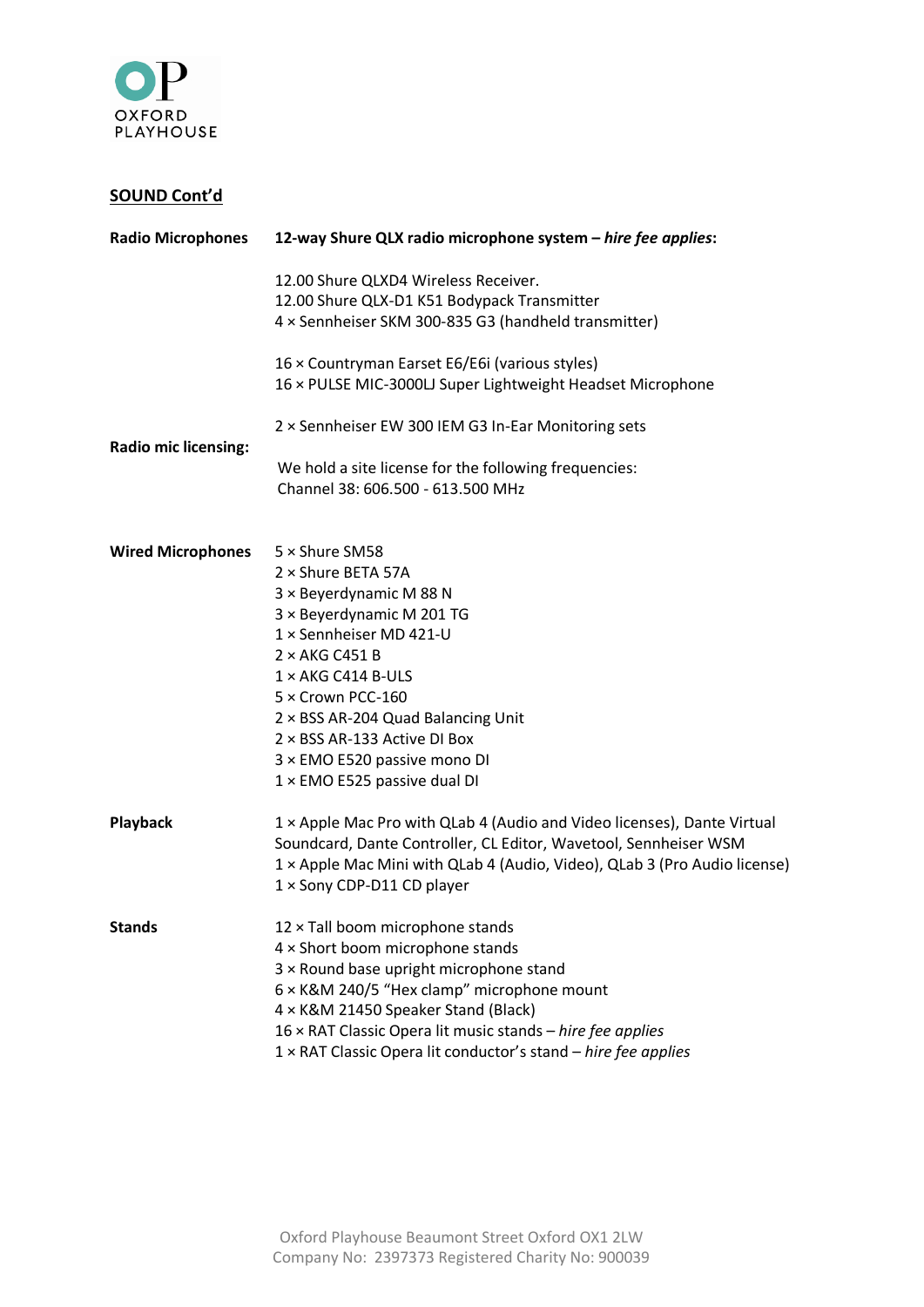

## SOUND Cont'd

| <b>Other Audio</b>       | XTA Electronics DP226 Loudspeaker Management System<br>2 × XTA Electronics DP100 Audio Delay Processor<br>2 × Mackie DFX6 6-Channel Mixer<br>2 × Samson S-phone Headphone Mixer/Amplifier<br>2 × Samson C-que 8 4-Channel Headphone Amplifier<br>4 x Sennheiser HD 201 Over Ear Headphones<br>24-way Van Damme VEAM multicore, 40m |
|--------------------------|------------------------------------------------------------------------------------------------------------------------------------------------------------------------------------------------------------------------------------------------------------------------------------------------------------------------------------|
| <b>Communications</b>    | Metro Audio wired communications system (1 circuit)<br>HME BS200 Wireless Talkback System<br>$6 \times$ HME BP200 wireless headsets<br>$2 \times$ WH200 ComLink wireless headsets                                                                                                                                                  |
| Projector                | Christie LX605 (6000 lumen, XGA) fitted with Christie 1.70-2.89:1 Zoom Lens<br>- hire fee applies                                                                                                                                                                                                                                  |
| <b>Show Relay</b>        | Audio show relay and paging system to all backstage areas                                                                                                                                                                                                                                                                          |
|                          | HD video relay system with fixed view of stage<br>Video relay monitors are installed at prompt corner, in the Green Room, Stage<br>Door, Fly Floor, and are patchable to other backstage and Front of House<br>areas. N.B. The relay camera is not infra-red.                                                                      |
|                          | Additional (analogue composite) video camera relay to a 40" monitor - hire<br>fee applies.                                                                                                                                                                                                                                         |
|                          | N.B. All subject to change - Please contact Ashley Bale (Technical Director)                                                                                                                                                                                                                                                       |
| <b>Mixing positions:</b> |                                                                                                                                                                                                                                                                                                                                    |
|                          | There is space in our control room or in prompt corner to site a small touring<br>sound desk and associated equipment. There is also a mixing position at the                                                                                                                                                                      |

rear of the stalls, the use of which entails the removal of 8 seats.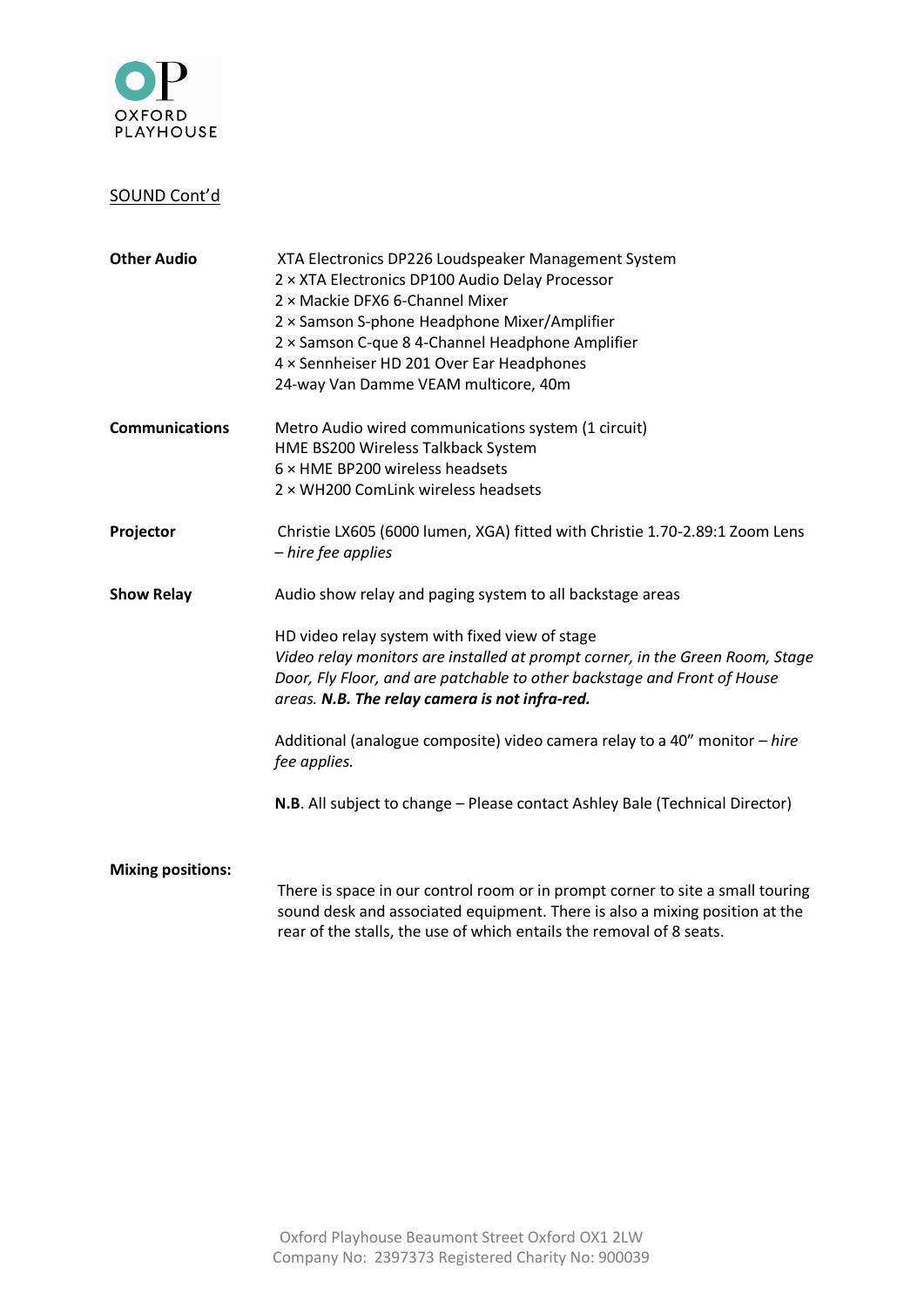

### **DRAPES**

| Deep Red Velvet house Tabs (Not Permanently Rigged)                    |
|------------------------------------------------------------------------|
| 1 x 12m x 4m - Black wool serge border with conduit pocket             |
| 2 x 12m x 3m - Black wool serge border with conduit pocket             |
| 2 x 12m x 2m - Black wool serge border with conduit pocket             |
| 6 x 2.5m x 7.3m - Black wool serge legs, chained bottom                |
| 6 x 1.5m x 7.3 - Black wool serge legs, chained bottom                 |
| 6 x 6m x 1m – Black serge Hard maskers                                 |
| 2 x 6m x 7.3m - Black wool serge half tabs                             |
| 2 x 6m x 5.5m - Black wool serge half tabs                             |
| 1 x 9m x 5m - Lightweight black blinder                                |
| Please check availability with James Thearle (Technical Stage Manager) |
| 1 x 9m x 5m - Black Sharks tooth gauze with conduit pocket             |
| 1 x 9m x 5m - White Sharks tooth gauze with conduit pocket             |
| 1 x 11m x 6m - Black Sharks tooth gauze with conduit pocke             |
|                                                                        |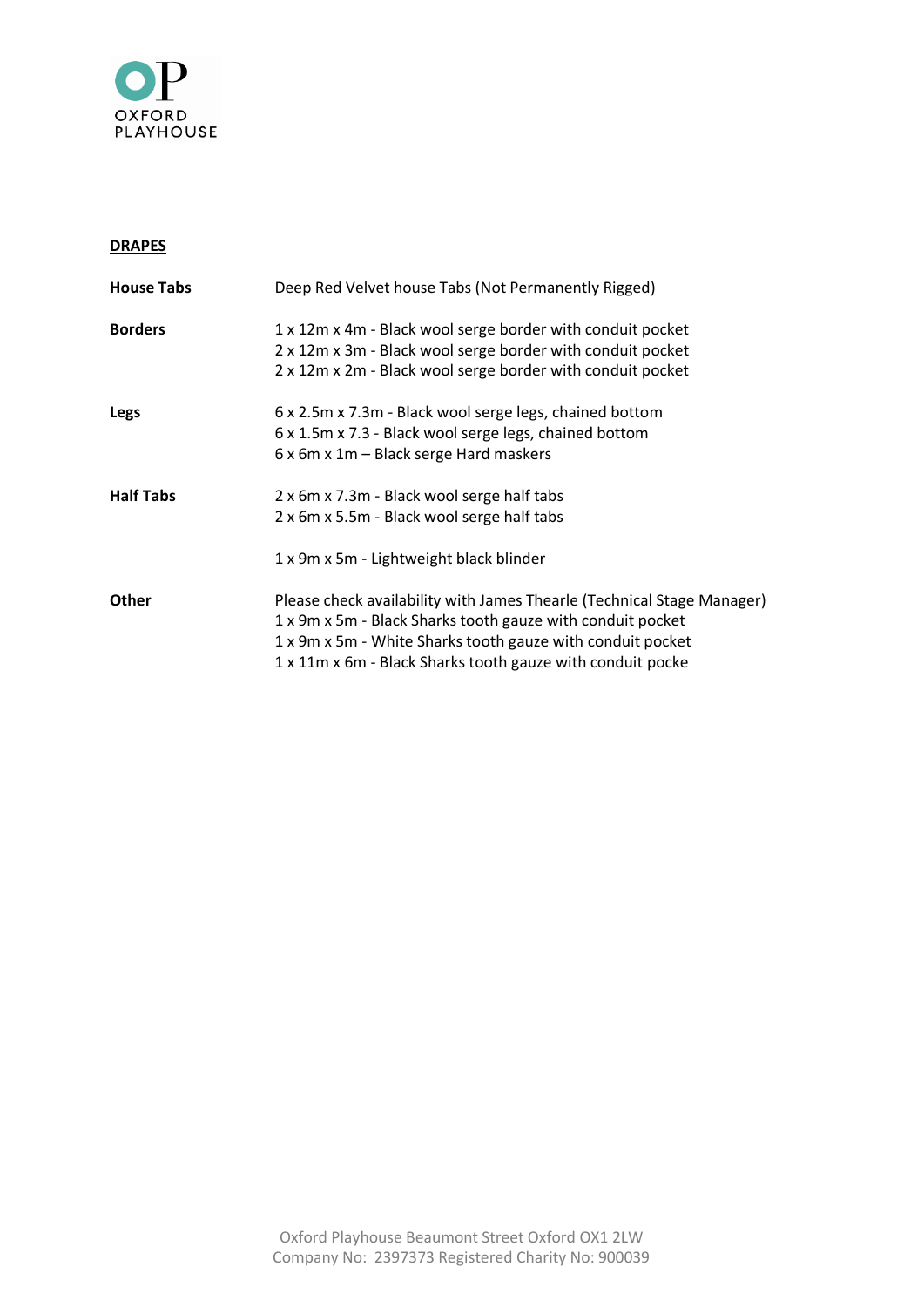

#### **STAGE DIMENSIONS**

| <b>Stage</b>               | Depth 9.26m       | 30 ft 5 inches             |
|----------------------------|-------------------|----------------------------|
|                            | Width 16.43m      | 53 ft 11 inches            |
| Proscenium                 | Width 8.49m       | 27 ft 10 inches            |
|                            | Height 4.87m      | 15 ft $\frac{1}{2}$ inches |
| <b>Forestage</b>           | Depth 3.9m        | 12 ft 10 inches            |
|                            | Width 8.48m       | 27 ft 10 inches            |
| <b>Stage to Grid</b>       | 10.79m            | 35 ft 4 inches             |
|                            | Drift 5.36m       | 17 ft 6 inches             |
| Get-in                     | Height 4.88       | $16$ ft                    |
|                            | <b>Width 1.73</b> | 5 ft 8 inches              |
| Iron to Forestage          | 0.83m             | 2 ft 9 inches              |
| <b>Counterweight frame</b> | Depth 0.85m       | 2 ft $9\%$ inches          |

Access to get-in is at the rear of the Theatre, there is room for one 45ft (13.6m) articulated lorry at a time for unloading and loading, no waiting. There are cobbles outside the dock door that makes it difficult to manoeuvre wheeled flight cases.

#### **Internet:**

Internet and WiFi connections are available backstage and on stage please ask a member of the Tech Dept for access password.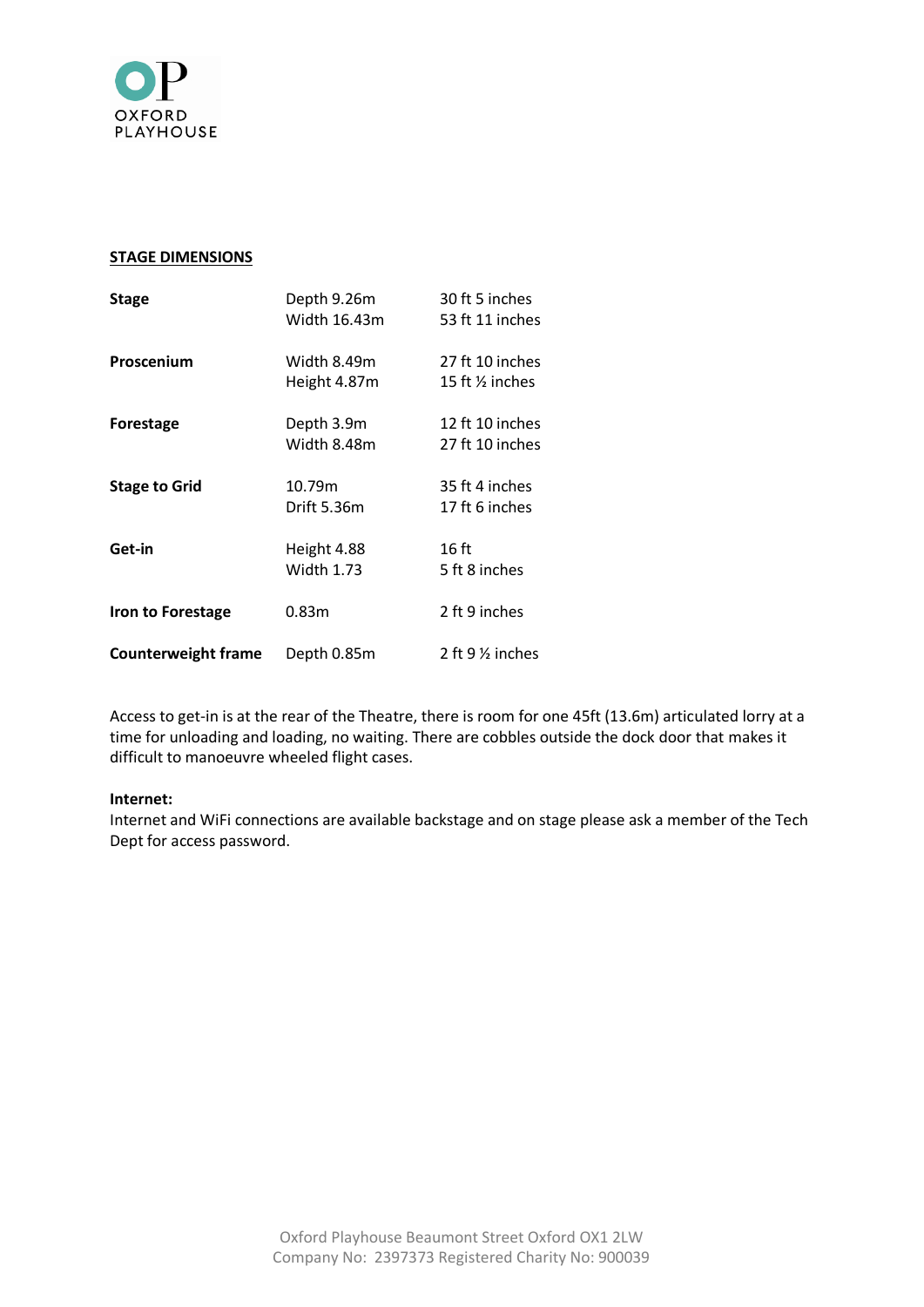

All dressing rooms are double-glazed and each has a wash hand basin. Free WFI is available in all Dressing Rooms The Company Office should be Dressing Room 5 as it has Phone (Fax and photocopier are located at FoH). Dressing Rooms are on 3 floors; there are toilets on every floor. The Green Room is in the basement.

| <b>DRESSING ROOM PLAN</b> |                        |                                        |                                                    |                                                    |
|---------------------------|------------------------|----------------------------------------|----------------------------------------------------|----------------------------------------------------|
| Female                    | <b>Male</b>            | <b>Dressing Room 7A</b>                | <b>Dressing Room 7</b>                             | Wardrobe                                           |
| <b>Showers</b>            | <b>Showers</b>         | These 2 dressing rooms can be combined |                                                    | Washing machine                                    |
| 2                         | 2                      | Accommodates 3<br>Accommodates 5       |                                                    | <b>Tumble Dryer</b>                                |
|                           |                        |                                        |                                                    | Steam iron                                         |
|                           |                        |                                        |                                                    | <b>Ironing Board</b>                               |
|                           |                        |                                        | 3rd FLOOR                                          |                                                    |
|                           | <b>Dressing Room 6</b> | <b>Dressing Room 5</b>                 | <b>Dressing Room 4</b>                             | <b>Dressing Room 3</b>                             |
|                           |                        | Tel: 01865 305 378                     | Shower                                             | Shower                                             |
| Accommodates 5            |                        | Accommodates 5                         | Accommodates 4                                     | Accommodates 4                                     |
|                           |                        |                                        | 2nd FLOOR                                          |                                                    |
| <b>DOCK</b>               |                        |                                        | <b>Dressing Room 1</b><br>Shower<br>Accommodates 3 | <b>Dressing Room 2</b><br>Shower<br>Accommodates 2 |
|                           |                        | <b>1st FLOOR</b>                       |                                                    |                                                    |
|                           |                        |                                        | <b>Stage Door &amp; Reception</b>                  |                                                    |
| <b>GROUND FLOOR</b>       |                        |                                        |                                                    |                                                    |
|                           |                        | <b>Green Room</b>                      |                                                    | <b>Band Room/Pit</b>                               |
| <b>BASEMENT</b>           |                        |                                        |                                                    |                                                    |

Oxford Playhouse Beaumont Street Oxford OX1 2LW Company No: 2397373 Registered Charity No: 900039